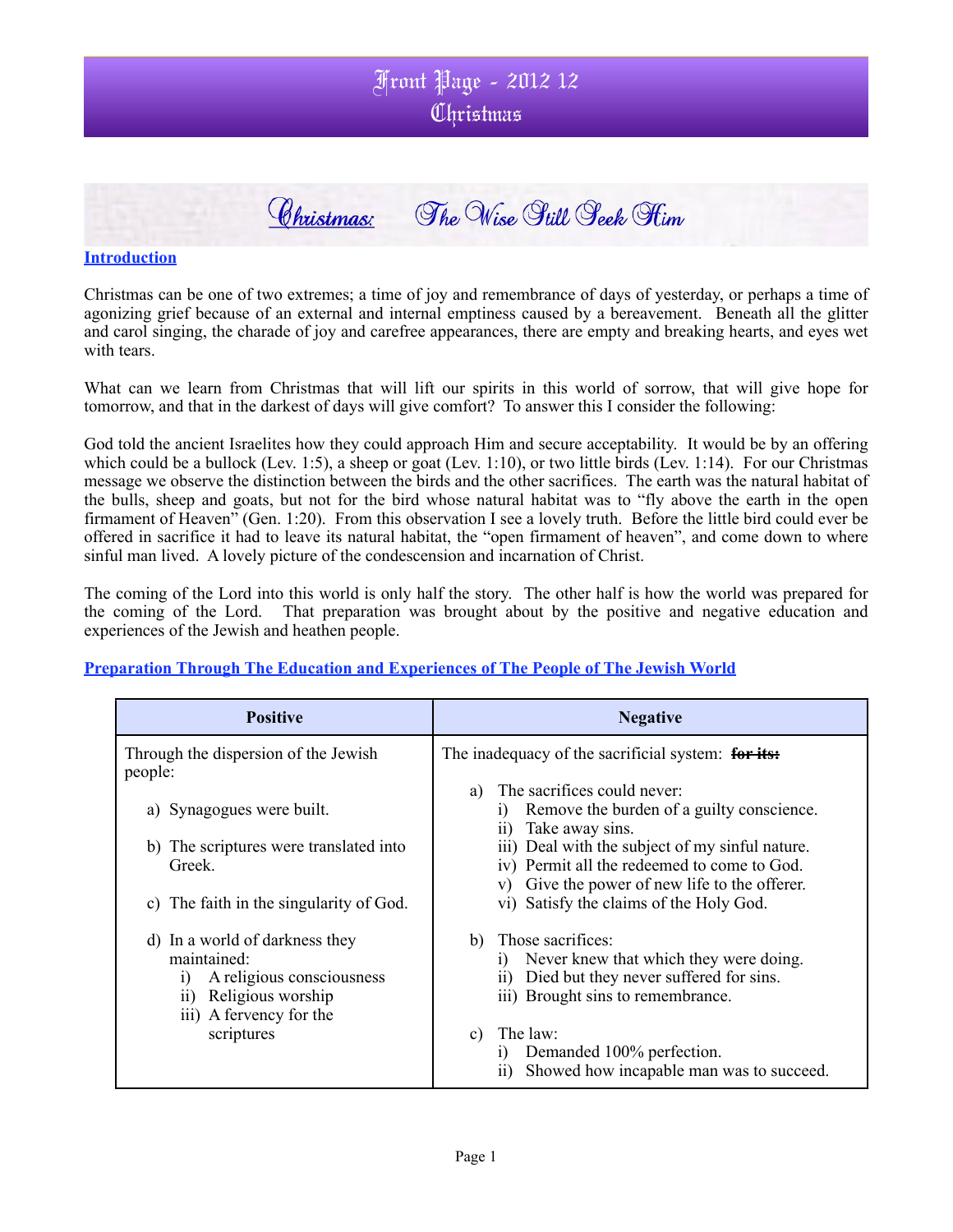| <b>Positive</b>                              | <b>Negative</b> |
|----------------------------------------------|-----------------|
| Summarized:<br>a) Judaism was a religion of: |                 |
| Dead works<br>i)                             |                 |
| Carnal commandments<br>$\overline{ii}$       |                 |

- b) It degraded into:
	- i) Legalistic formalism as seen in the Pharisees, but it was dead and could never give life.
	- ii) Pessimistic skepticism as seen in the Sadducees, but it was dead and could never give life.
	- iii) Spiritual mysticism as seen in the Essences, but it was dead and could never give life.

### **Preparation Through The Education and Experiences of The Peoples of The Heathen World**

| World<br><b>Power</b> | <b>Positive</b>                                                                                                                                                                                                                                                             | <b>Negative</b>                                                                                                                                                                                            |
|-----------------------|-----------------------------------------------------------------------------------------------------------------------------------------------------------------------------------------------------------------------------------------------------------------------------|------------------------------------------------------------------------------------------------------------------------------------------------------------------------------------------------------------|
| Egypt                 | Learning and higher education, the great<br>a)<br>library at Alexandria.<br>In the scientific world, the brilliance of<br>b)<br>their embalming process.<br>In the building world, the erecting of the<br>c)<br>pyramids and Obelisks.<br>It was a magnificent world.<br>d) | Inward peace with God.<br>a)<br>b)<br>A conscience cleared from the guilt of<br>sin.<br>Assurance of life after death.<br>c)<br>Nothing it had could ever give peace or<br>d)<br>satisfaction.             |
| <b>Babylon</b>        | The greatest of the Fine arts:<br>a)<br>Music<br>b)<br>Beautiful hanging gardens<br>$\mathbf{c})$<br>The excellency of the structure of the city<br>$\mathbf{d}$<br>The glory of its glazed tiled buildings and<br>e)<br>arches                                             | Inward peace with God<br>a)<br>A conscience cleared from the guilt of<br>b)<br>sin<br>Assurance of life after death.<br>c)<br>Nothing it had could ever give peace or<br>$\mathbf{d}$<br>satisfaction.     |
| Greece                | A magnificence of culture.<br>a)<br>The richness of its poets.<br>b)<br>The greatness of its Philosophers,<br>$\mathbf{c})$<br>Socrates; etc.<br>The development of the human body,<br>$\mathbf{d}$<br>male and female.                                                     | Inward peace with God.<br>a)<br>A conscience cleared from the guilt of<br>b)<br>sin<br>Assurance of life after death.<br>c)<br>Nothing it had could never give peace<br>d)<br>or satisfaction.             |
| Rome                  | Universal freedom to travel.<br>a)<br>Universal Peace.<br>$\mathbf{b}$<br>Spectacular arenas of fierce fighting and<br>$\mathbf{c})$<br>blood shed.<br>Universal power.<br>$\mathbf{d}$<br>The Prestige of being a Roman.<br>e)                                             | Inward peace with God.<br>a)<br>A conscience cleared from the guilt of<br>b)<br>sin.<br>Assurance of life after death.<br>$\mathbf{c})$<br>Nothing it had could never give peace<br>d)<br>or satisfaction. |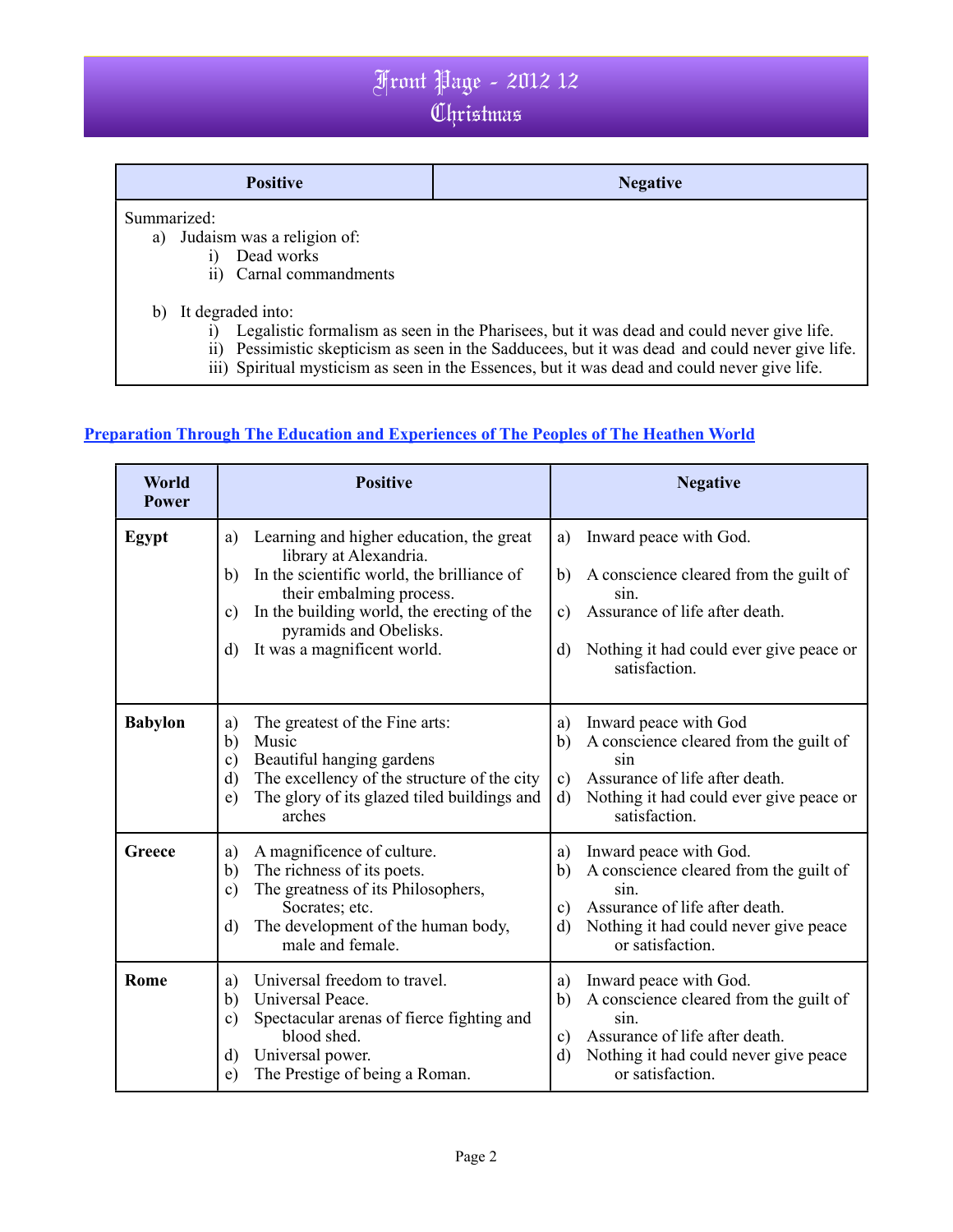| World<br><b>Power</b>                                                                                                                                                                                              | <b>Positive</b>                                                                                                                      | <b>Negative</b> |
|--------------------------------------------------------------------------------------------------------------------------------------------------------------------------------------------------------------------|--------------------------------------------------------------------------------------------------------------------------------------|-----------------|
| b)<br>Atheism<br>C)<br>Infidelity<br>d)<br>Polytheism<br>e)<br>Pantheism                                                                                                                                           | The heathen world was characterized by:<br>a) A people void of the true meaning of life<br>Religions which could not save or satisfy |                 |
| It was a world characterized by that which the prodigal son found, taking all he had, and when he had<br>nothing left, he felt emptied and hungry, nothing to satisfy, and no one to care in a cold selfish world. |                                                                                                                                      |                 |

There was a universal need for the Christ, and when all was fully ready, Christ was born. Paul wrote: *"When the fulness of the time was come, God sent forth His Son" (Gal. 4:4)*

For four hundred years God had been silent, and then one night to a world in spiritual darkness, an angel appeared to shepherds saying:

*"Unto you is born this day in the city of David a Saviour, which is Christ the Lord" (Lk. 2:11)*

Then there appeared a congregation of angels who praised God saying:

*"Glory to God in the highest, and on earth peace, good will toward men" (Lk. 2:14)*

It was a magnificent sight and a glorious message of hope. As a ray of sunshine in the midst of dark foreboding skies came this ray of light from Heaven:

> *"The people which sat in darkness saw great light; and to them which sat in the region and shadow of death light is sprung up" (Matt. 4:16)*

God had spoken again. This was a beautiful message, worthy to be shouted from every mountain top.

Christ is all man needs to meet his deepest needs. Christ alone can provide salvation and satisfaction. Christ alone has the right to rule. Christ alone was fully qualified to speak for God

Returning to the coming down of the Lord, we know that this was not the first time He had come down. **for** He had met with Abram in the cool of the day, He was not a human being, but had the appearance of one. Again, He came down to meet with Israel at Sinai, and there He was not in the appearance of a human being, but the tempered blaze of the glory of God. In pondering this coming down we observe there were two "steps" in it; His condescension and incarnation. What a step of condescending grace this was, especially when we consider it was spoken of Him: "Who humbleth himself to behold the things that are in heaven, and in the earth!" (Psa. 113:6). The good Samaritan got down low to lift man up. Never did anyone ever stoop as low as our Lord. He, in becoming man, did not give up nor was there diminished one iota of His deity, and in this He stands a paradox, an enigma.

He is:

- a) God is from everlasting, yet Jesus has a conception and birthday.
- b) God is omnipresent, yet Jesus was localized.
- c) God is Sovereign, yet Jesus was a Servant.
- d) God cannot die, yet Jesus died.
- e) God never wearies, yet Jesus was weary.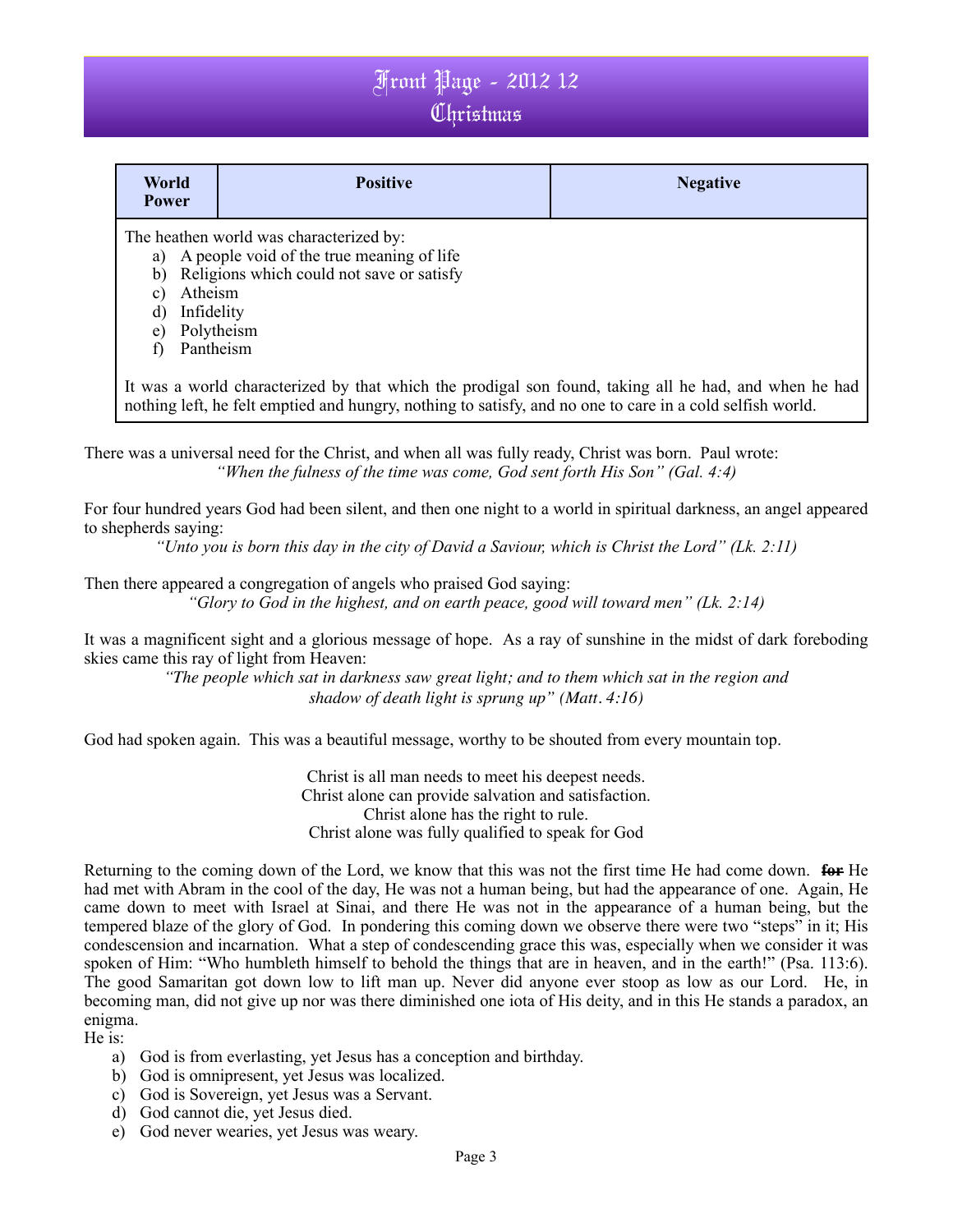- f) God never sleeps, yet Jesus slept.
- g) God cannot be tempted, yet Jesus was tempted.

The baby that was swaddled by Mary (Lk. 2:7, 12) was the Almighty God who speaking to Israel said: "I swaddled you" (Lam. 2:22; Ezek. 16:4).

Glorious is the truth:

- a) He is the "Lord from Heaven" (1 Cor. 15:47)
- b) The One of whom it says: "The Father sent the Son" (1 Jn. 4:14)
- c) He was: "A child is born, a Son is given" (Isa. 9:6)
- d) He came as:
	- i) The "Hope of Israel" (Acts 26:6)
	- ii) The "Consolation of Israel" (Lk. 2:25)
	- iii) Gods Perfect Servant (Phil. 2:7)
	- iv) God's Appointed King (Matt. 2:2 )
	- v) The "last Adam" (1 Cor. 15:45)
	- vi) The "second man" (1 Cor. 15:47)

Incomparable are the truths, the infinite became finite, the immortal became mortal, and in so doing Christ left a world of:

- a) Unchanging perfection for a world of compromising man.
- b) Recognized worthiness for a world of shame, mockery, disbelief, and irreverence by man.
- c) Immeasurable riches for a world of poverty, hardship, low class environment for man.
- d) Peace and harmony for a world of hatred, spite, and selfishness from man.
- e) Supreme fellowship for a world of animosity and aloneness from man.
- f) Joy for a world of sorrow and grief.
- g) Praise for a world of despising.

But that is not the end of the story for Christ did something which necessitated a second bird to foreshadow (Lev. 14:53). Christ rose triumphantly from the dead and went back to Heaven.

The resurrection of Christ:

- a) Proved that Christ was the Son of God: "And declared to be the Son of God with power, according to the spirit of holiness, by the resurrection from the dead" (Rom. 1:4).
- b) Vindicated His faith in God: "For the Lord GOD will help me; therefore shall I not be confounded: therefore have I set my face like a flint, and I know that I shall not be ashamed" (Isa. 50:7).
- c) Was for our justification: "Who was delivered for our offenses, and was raised again for our justification" (Rom. 4:25).
- d) Was His crowning victory over death:
	- i) "And having spoiled principalities and powers, he made a shew of them openly, triumphing over them in it"  $(Col. 2:15)$
	- ii) "I am he that liveth, and was dead; and, behold, I am alive for evermore, Amen; and have the keys of hell and of death" (Rev. 1:18).
- e) Was the pattern of our resurrection: "But I would not have you to be ignorant, brethren, concerning them which are asleep, that ye sorrow not, even as others which have no hope. For if we believe that Jesus died and rose again, even so them also which sleep in Jesus will God bring with him (1 Thess. 4:13-14).
- f) It is the pledge of coming judgment for all: "Because he hath appointed a day, in the which he will judge the world in righteousness by that man whom he hath ordained; whereof he hath given assurance unto all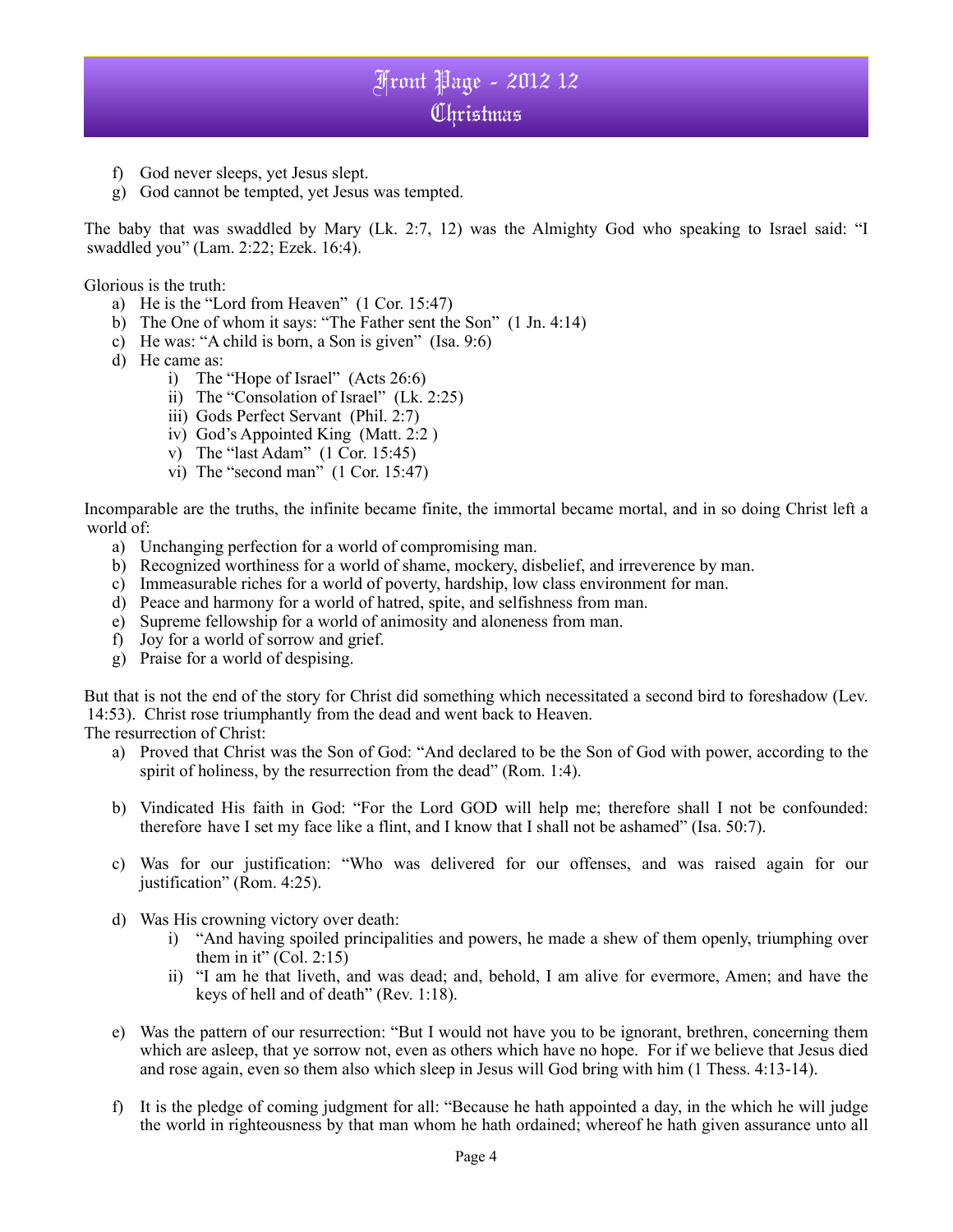men, in that he hath raised him from the dead" (Acts 17:31).

### **Christ Ascended Into Heaven**

- 1) How did He go up?
	- a) "A cloud received Him out of their sight" (Acts 1:9)
	- b) He was "received up into glory"  $(1 \text{ Tim. } 3:16)$
	- c) Passing through the ranks of angelic beings of Him it is stated: "When He ascended up on high" (Eph. 4:8); "ascended up far above all heavens" (Eph. 4:10).
- 2) How high did He go up?
	- a) "For Christ is not entered into the holy places made with hands, which are the figures of the true; but into heaven itself" (Heb. 9:24)
	- b) "Seeing then that we have a great high priest, that is passed into the heavens" (Heb. 4:14)
	- c) "For such an high priest became us, who is holy, harmless, undefiled, separate from sinners, and made higher than the heavens" (Heb. 7:26)
	- d) "He that descended is the same also that ascended up, far above all heavens, that he might fill all things" (Eph.  $4:10$ )

#### 3) Where is He?

- a) "After Lord had spoken unto them, He was received up into heaven, and sat on the right hand of God" (Mk. 16:19)
- b) "Seek those things which are above, where Christ sitteth in the right hand of God" (Col. 3:1)
- c) "When he had by Himself purged our sins, sat down on the right hand of the Majesty on high" (Heb. 1:3)
- d) "Looking unto Jesus the Author and Finisher of our faith; who for the joy that was set before Him endured the cross, despising the shame, and is set down at the right hand of the throne of God" (Heb. 12:2)

This is the story of Christmas. The Christ who came into this world, died, rose again, and is seated at the right hand of the Majesty in the Heavens. Well might we sing:

> Joy to the World, the Lord is come! Let earth receive her King; Let every heart prepare Him room, And Heaven and nature sing, And Heaven and nature sing, And Heaven, and Heaven, and nature sing.

Joy to the World, the Savior reigns! Let men their songs employ: While fields and floods, rocks, hills and plains Repeat the sounding joy, Repeat the sounding joy, Repeat, repeat, the sounding joy.

No more let sins and sorrows grow, Nor thorns infest the ground; He comes to make His blessings flow Far as the curse is found, Far as the curse is found, Far as, far as, the curse is found.